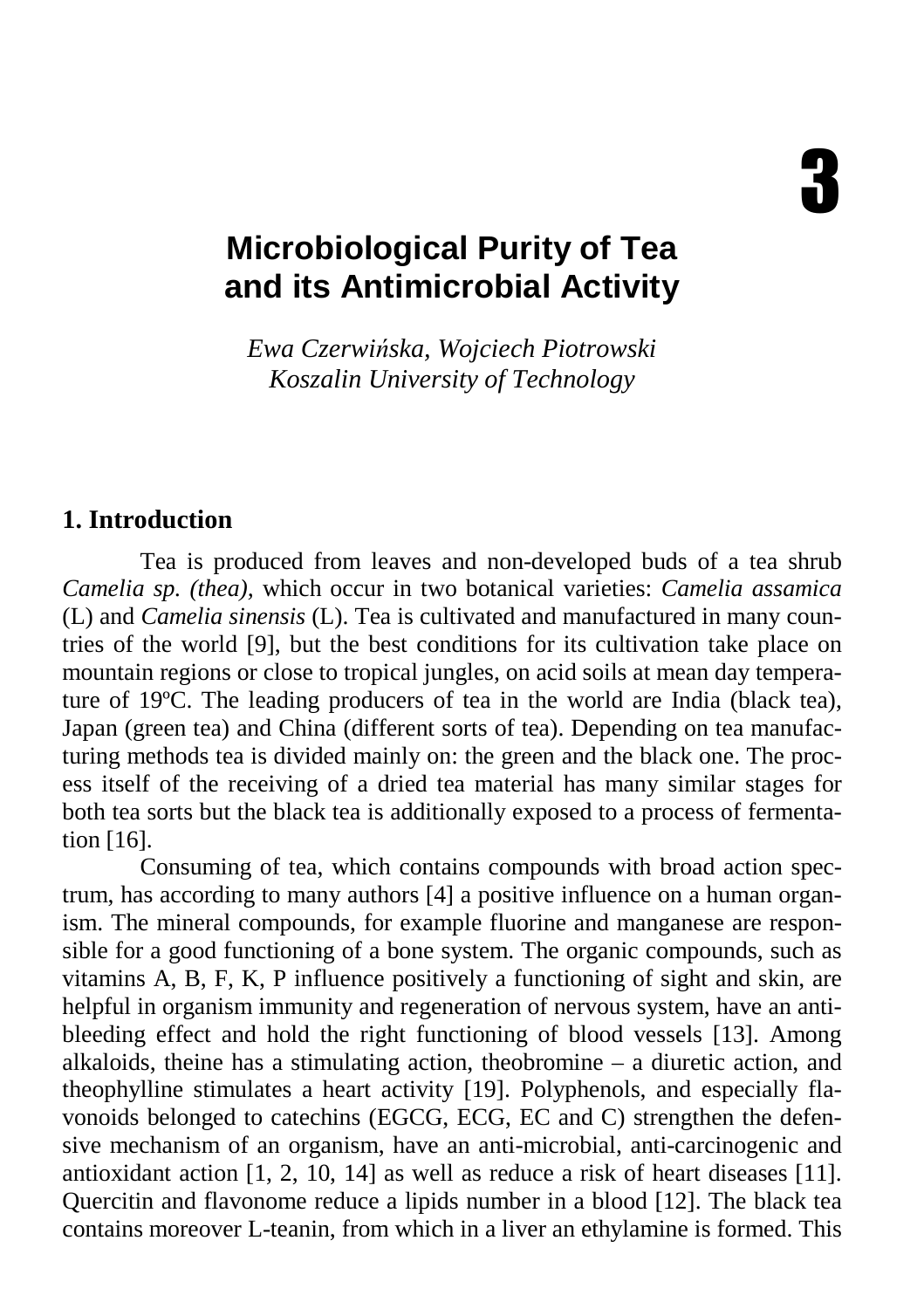compound plays in an organism a role of antigen, a recognition of which prepare the organism to defence against infections [15].

The aim of the research was an evaluation of microbial purity as well as a bacteria- and fungistatical activity of several sorts of tea.

#### **2. Material and methods**

The following material was investigated:

- vacuum-packed tea, containing 25 g of material in PE foil. There were a green and black tea of two manufacturers ("X" and "Y");
- selected bacteria species inhabited or seasonally colonized alimentary canal, a namely: *Escherichia coli* (Escherich) – coliform bacteria (G-) isolated from water and *Bacillus subtilis* (Prażmowski) and *Bacillus cereus* (Fischer) – rod shaped bacteria (G+) isolated from food material, as well as commonly occurred fungus from genus *Penicillium sp.*

Evaluation of the tea microbial purity was made with a method of 10 fold dilution and using for a transfer a Koch's method with a dilution of  $10^{-2}$ . As a substratum for bacteria an agar and for fungi a Czapek's nutrient medium was used. As an evaluation criterion a number of vegetative and sporulative forms of bacteria and fungi was taken. The experiment was arranged in six replications for each sort of tea. An identification of the cultivated bacteria was made under microscope and by help of mini-analyser of the firm bio Merieux and using the tests API 50 CHB and API ID 32 GN. A fungi identification was made on a basis of macro- and microscopic features.

The activity evaluation of tea in relation to *E. coli, B. subtilis, B. cereus*  was performed with a disc-diffusion method on an agar nutrition medium and in relation to *Penicillium sp.* on Czapek's nutrition medium. For this purpose from a dried tea material 5, 10 and 15% – water extracts (macerations and infusions) were prepared which were then used for soaking the filter discs with a diameter of 9 mm. A suspension of bacteria as well as spores and particles of mycelium of fungi with a density of 0,5º McFarland's in sterile deionised water was prepared. The activity of the extracts in relation to bacteria was read out after 24 hours and in relation to *Penicillium sp.* after 5-th day culture taking as a criterion a size of an inhibition zone in mm. These values were expressed on diagrams as a deviation from an absolute control  $(H<sub>2</sub>O = 0%)$ . The experiment was established in six replications for each bacteria species, tea sort and the method of an extract preparation. The results obtained were statistically analysed with a single analysis of variance. When compared the obtained results, a linear correlation was applied.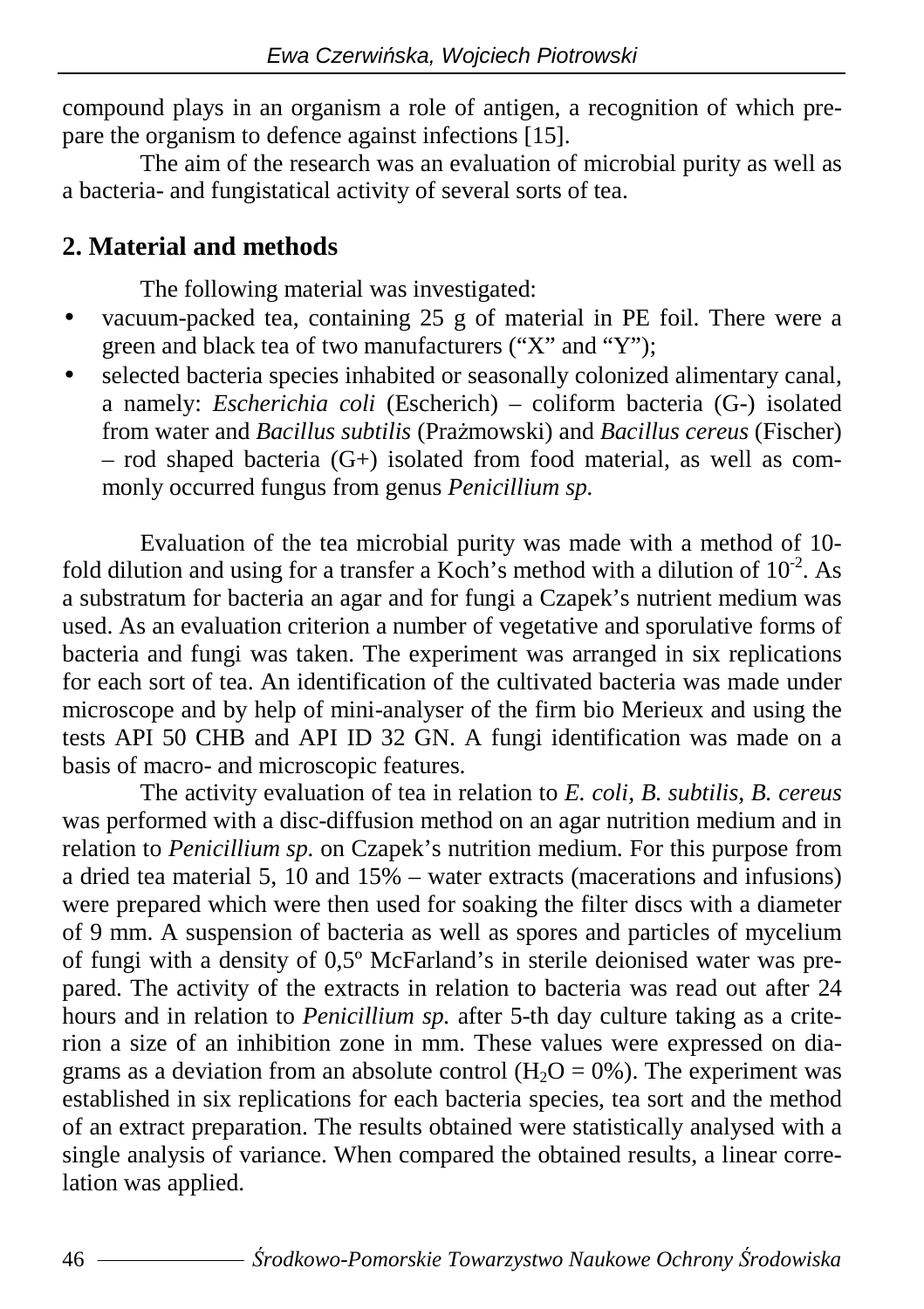#### **3. Results**

The researches have shown that the investigated tea sorts were contaminated with vegetative and sporulative forms of *Bacillus subtilis* and *B. pumilis*  as well as of *Pantoea spp.* (table 1). Occurrence of *Rhizopus sp* was also observed*.* The largest number of vegetative forms of bacteria and their endospores were isolated from tea manufactured by "X". The general bacteria number in black tea amounted about 2,8  $\times$  10<sup>3</sup>, and in the green one 3  $\times$  10<sup>3</sup> / 1g. The number of endospores in black tea amounted  $5.0 \times 10^2$ , and in the green one  $1.0 \times$  $10^2$  /1g. The number of bacteria reared on tea manufactured by "Y" amounted respectively: for black tea  $3 \times 10^2$ , and for green one  $2 \times 10^2 / 1$  g.

| Tea sort         | Number $/ 1g$       |                     | Species / genus                                |
|------------------|---------------------|---------------------|------------------------------------------------|
| and manufacturer | bacteria            | endospores          |                                                |
| Black tea "X"    | $2.8 \times 10^{3}$ | $5.0 \times 10^{2}$ | Bacillus pumilis, B. subtilis,<br>Pantoea sp.  |
| Green tea "X"    | $3.0 \times 10^{3}$ | $1,0 \times 10^{2}$ | Bacillus pumilis, Pantoea sp.,<br>Rhizopus sp. |
| Black tea "Y"    | $3.0 \times 10^{2}$ | $1.0 \times 10^{2}$ | Bacillus pumilis, Rhizopus sp.                 |
| Green tea "Y"    | $2.0 \times 10^{2}$ | $2.0 \times 10^{2}$ | Bacillus pumilis, Rhizopus sp.                 |

**Table 1.** Microbiological contamination of tea **Tabela 1.** Zanieczyszczenie mikrobiologiczne herbat

The analysis of biological activity of water extracts made from tea being under examination has shown that it depended on a sort of tea, mode of an extract preparation and its concentration as well as on the tested microorganism.

The mean activity of the tested tea sorts was greatest in relation to *Escherichia coli* and amounted about +29,7% in relation to control. Regardless of the remaining factors a greater efficacy have shown:

- extracts from green sorts of tea  $(+30.8\%)$  in relation to the black ones  $(+28,3\%)$ ;
- infusions  $(+27,1\%)$  in relation to macerations  $(+20,4\%)$ ;
- extracts in a highest concentration  $(+32,9\%)$  than in a lowest one  $(+25,8\%)$ .

Taking into account all the tested factors (Fig. 1) it was proved the strongest bacteriostatic activity on *E. coli* of 15% infusions from black tea "Y"  $(+47,0%)$  and of 10% infusions from green tea "X"  $(+41,6%)$ . The lowest efficacy in relation to *E. coli* proved 10% of macerations and 5% of infusions from black tea "Y" (respectively:  $+14,8\%$  and  $+19,4\%$ ).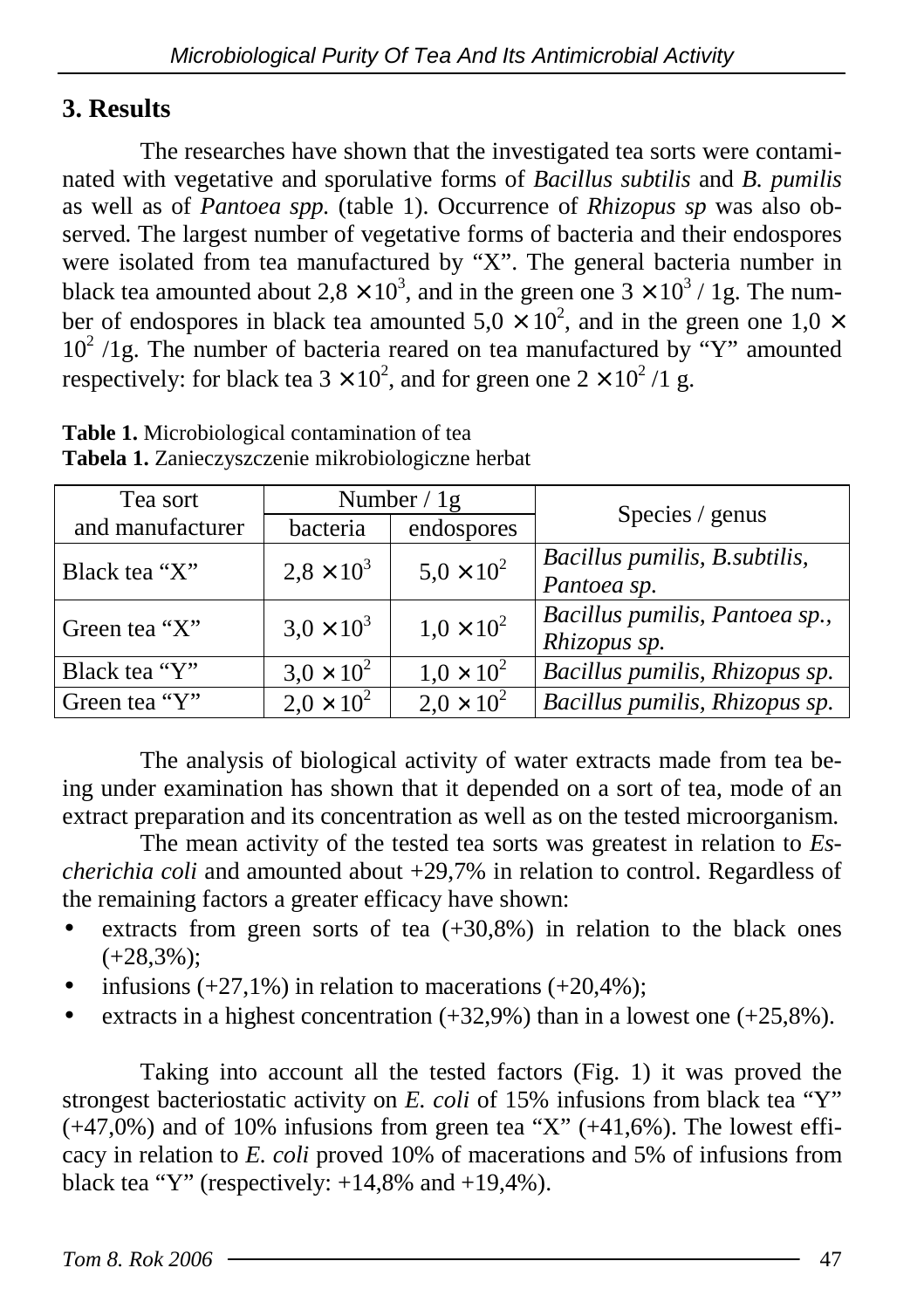



**Rys. 1.** Aktywność herbat w stosunku *do Escherichia coli* w zależności od sposobu przygotowania wyciągu i koncentracji (odchylenie od kontroli)

The response variability (V%) of *Escherichia coli* on the tested tea extracts amounted 27.1% and was lower from those of *Bacillus subtilis*  $(V =$ 62,6%). No response similarity for these bacteria species on the factors investigated (an origin, sort of tea and an extract preparation mode) has been stated  $(r=0.376 < r_{\text{crit}})$ . Also the mean activity of the tested tea in relation to *Bacillus subtilis* was lower than in the case of *Escherichia coli* and amounted about  $+20.6\%$ .

The investigations of tea activity in relation to *Bacillus subtilis* have shown that:

- the extracts made from green tea were more active  $(+27,3%)$  than from the black one  $(+14,1\%)$ ;
- the mean efficacy of macerations and infusions has been established on the same level and amounted 16,5%,
- water extracts in a concentration of 15% were more active  $(+27.9%)$  than those in lower concentrations  $(10\% - +20.9\%; 5\% - +13.1\%).$

Taking into account all the analysed factors it turned out that the most active in relation to *B. subtilis* were the highest concentrations of infusion and maceration from the green tea "X"  $(+53,7\%; +38,5\%)$  and 15% of maceration from black tea "X"  $(+37%)$ . The lowest activity have proved however: 5% of maceration from green tea "Y" and 10% of maceration from black tea "Y"  $(+6,4%).$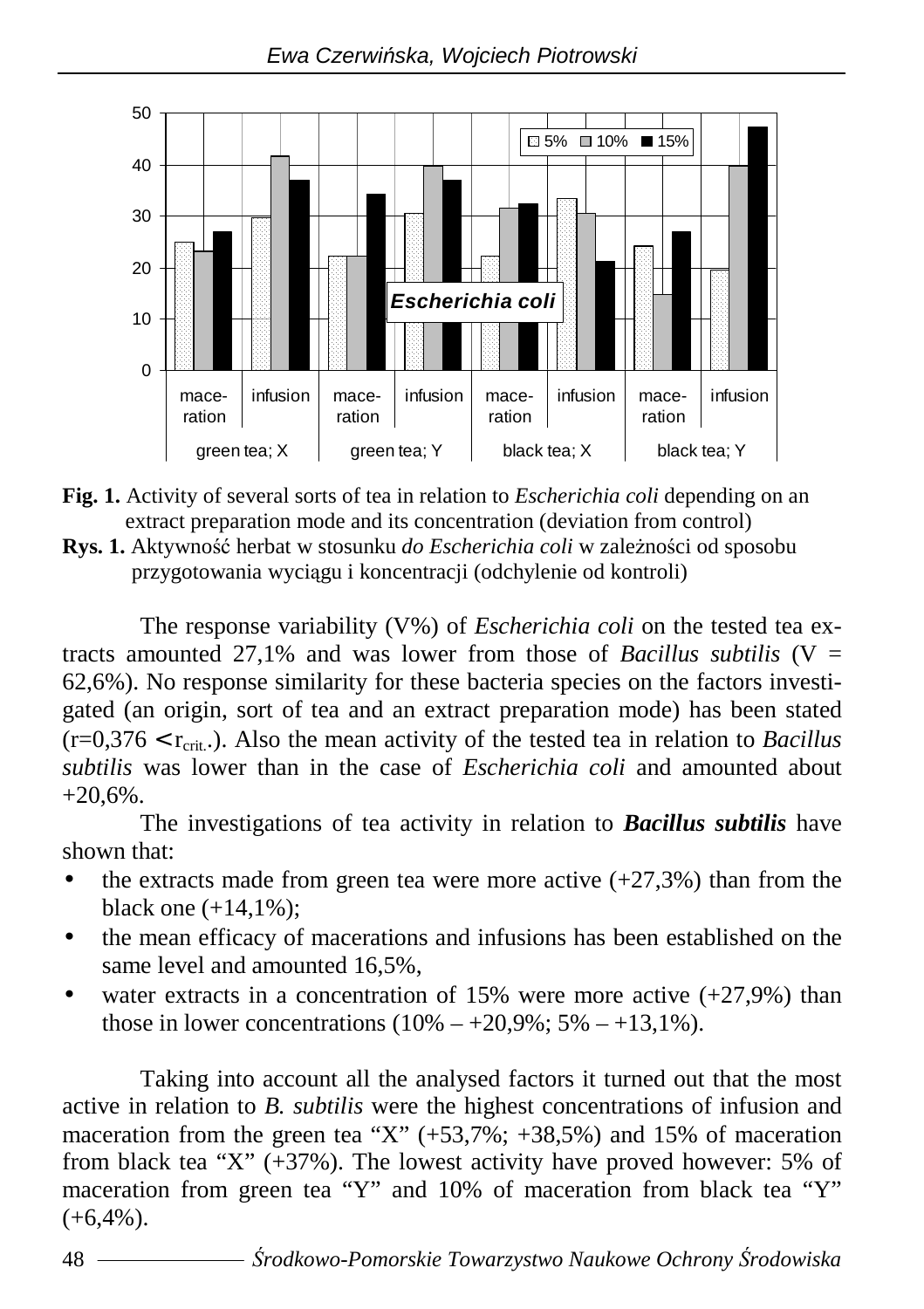



**Rys. 2.** Aktywność herbat w stosunku do *Bacillus subtilis* w zależności od sposobu przygotowania wyciągu i koncentracji (odchylenie od kontroli)

Although the response of *Bacillus cereus* was significantly consistent with those of *B. subtilis*  $(r = 0.573^{**} > r_{crit}$ , nevertheless the mean activity of the sorts of tea in relation to this species was the lowest  $(+11,3\%)$ . This species has shown the highest response variability to the tested factors ( $V = 148,4\%$ ). Independently of remaining factors the highest efficacy have shown:

- extracts from green tea  $(+22,1\%)$ , while the green ones have shown no activity in relation to this species;
- infusions  $(+12,1\%)$  were more active than macerations  $(+5,9\%)$ ;
- activity of extracts increased along with a growth of concentration.

Taking into account all the analysed factors the most strong action on *B. cereus* have shown the 15% and 10% infusions from green tea  $, Y'$  (+48,1%) and  $+39.0\%$ ) and 10% and 15% infusions of green tea  $\Delta$ . X" (both  $+33.3\%$ ). The black tea has shown no activity in relation to *B. cereus.* 

The response of *Penicillium sp.* has shown no correlation with the response of the tested bacteria species. The values of correlation coefficients, varied between  $r = 0.325$  and  $0.400 < r_{crit}$ , point out on merely a tendency to a positive dependence. The variability of response of *Penicillium sp.*  $(V= 41,3\%)$ was lower than those of both species of *Bacillus* an lower than the response variability of *E. coli*. The mean activity of the tested tea sorts in relation to *Penicillium* amounted 22% and was similar to its activity on *B. subtilis.*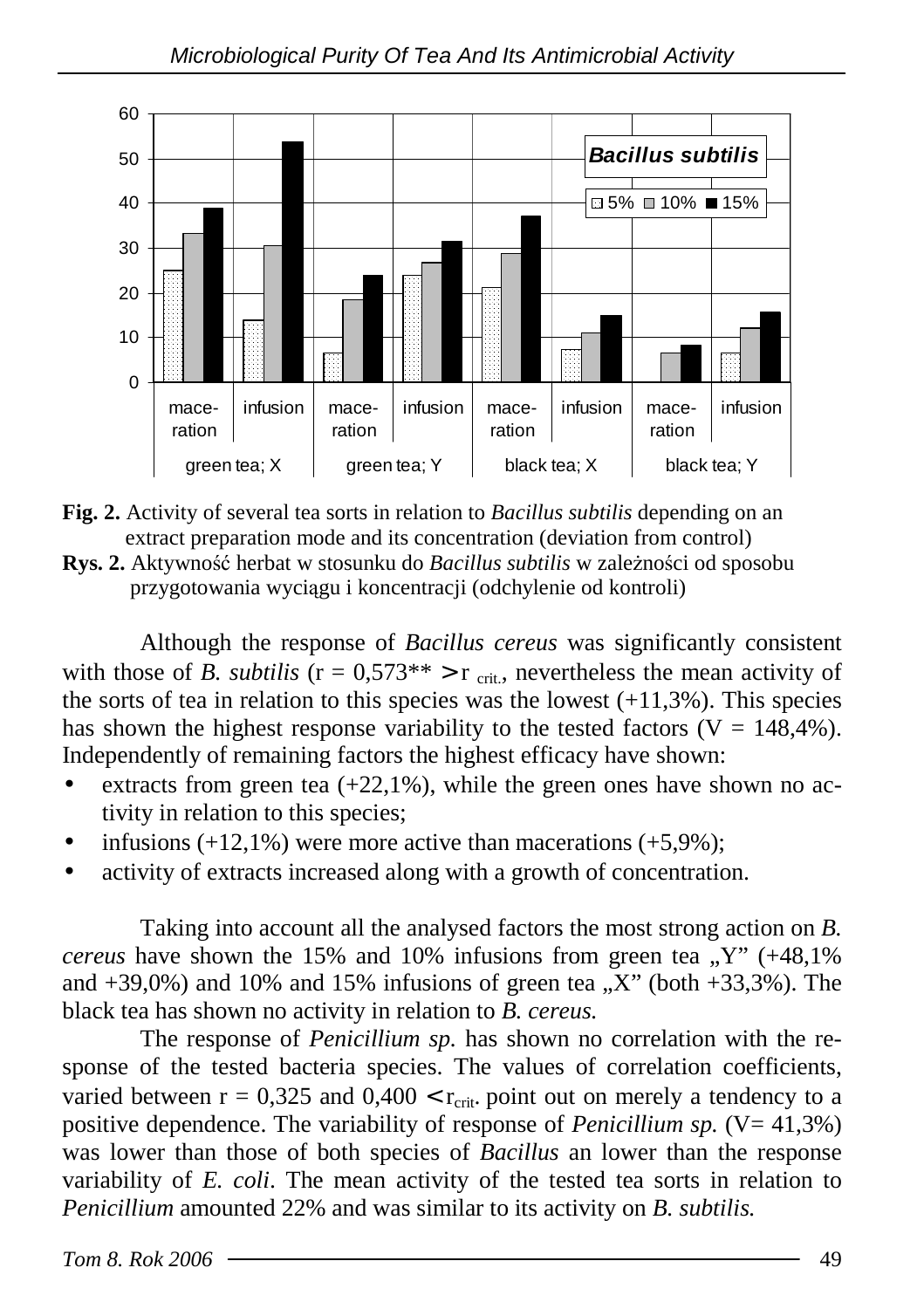

- **Fig. 3.** Activity of several sorts of tea in relation to *Bacillus cereus* depending on an extract preparation mode and its concentration (deviation from control)
- **Rys. 3.** Aktywność herbat w stosunku do *Bacillus cereus* w zależności od sposobu przygotowania wyciągu i koncentracji (odchylenie od kontroli)





**Rys. 4.** Aktywność herbat w stosunku do *Penicillium sp.* w zależności od sposobu przygotowania wyciągu i koncentracji (odchylenie od kontroli)

The experiments have shown independently of other factors that:

green tea  $(+24,3\%)$  were more active than the black one  $(+19,6\%)$ ;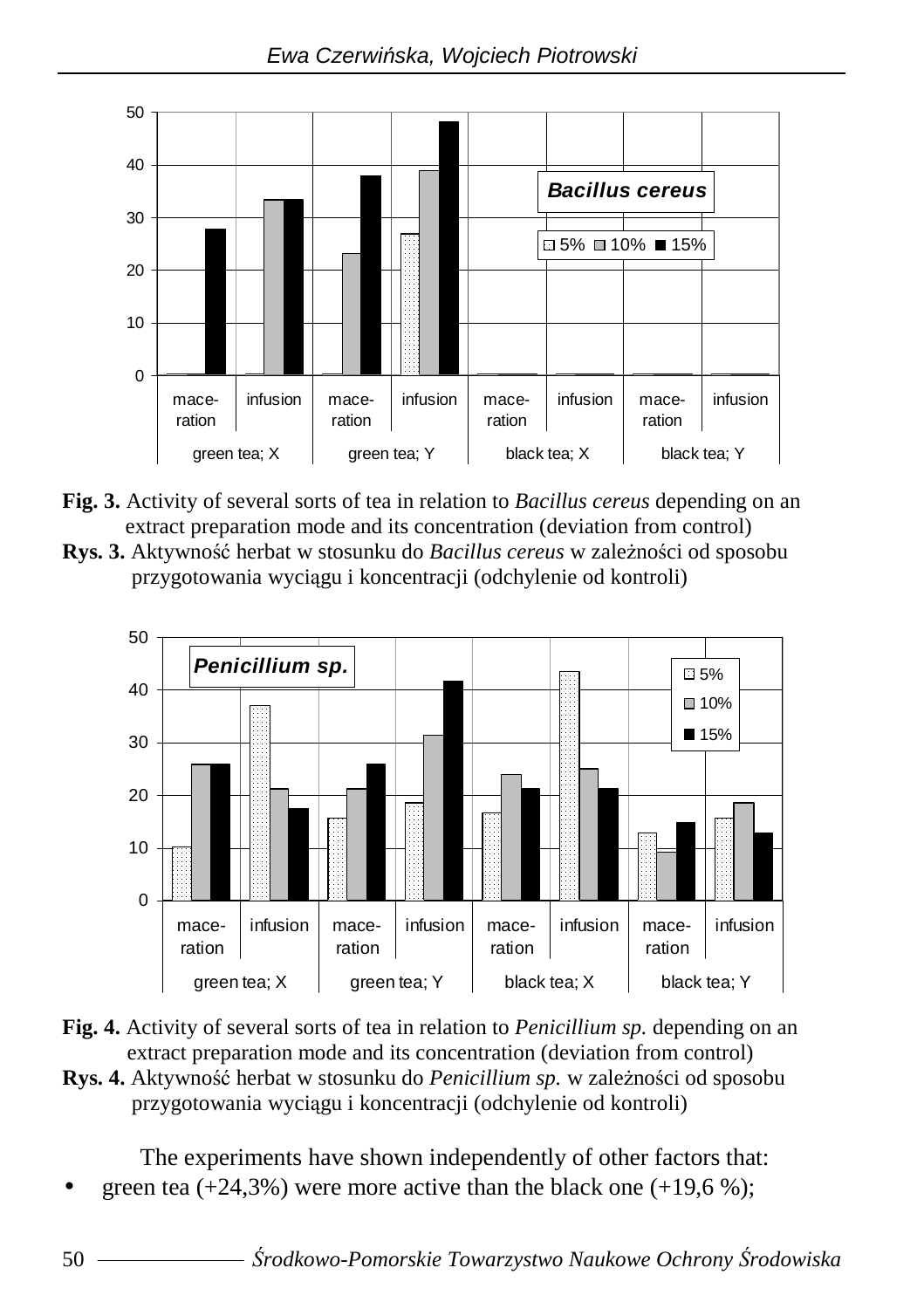- infusions  $(+20.2\%)$  demonstrated a higher efficacy than the macerations  $(+14,8\%)$ ;
- extracts used in various concentrations have shown a similar action  $(+21.2 +22.6\%$ ).

Taking into account the tested factors the highest activity in relation to *Penicillium* has shown an 5% infusion from a black tea  $X''$  (+43,4%) and an 15% infusion from a green tea  $N''$  (+41,6%). The lowest activity has shown a 10% maceration from a black tea  $, Y'$  and a 5% maceration from green tea  $X''(10,2\%)$ .

#### **4. Discussion**

A tea is a medium where different microorganisms can exist. Number and kind of the microorganisms in a final product depend to a large degree on a way of a raw material receiving, its processing and maintain of hygiene in manufacturing. A rich microflora is found on a surface and in plant tissues, what depends mainly on the environmental factors [5].

A soil is a primary factor that influences the microflora composition on a plant. Numerous microorganisms determining a soil fertility and its phytosanitary potential as well as a proper plant growth are found in a rhisosphere. It is estimated that a 15 cm deep soil layer on an area of 1 ha comprises about 4,5 tons of microorganisms biomass, and their number varies from several thousands to a several billions per 1g of a dry matter. To the soil dominants which can contaminate a plant raw material may be mentioned following representatives of the families: *Enterobacteriaceae, Flavobacteriaceae* and *Micrococcacea* and bacteria from genera: *Bacillus, Pseudomonas,* yeasts *Rhodotorula sp., Torulopsis sp.* and mould fungi *Aspergillus sp., Penicillium sp., Fusarium sp., Rhizopus sp.* [8].

A second factor influencing the microflora composition on plants are aerotransmitted micro-organisms as well as permanent inhabitants of a plant phyllosphera. Among these micro-organisms may be mentioned following genera: *Bacillus, Micrococcacus, Staphylococus,* yeast from the genera: *Rhodotorula, Candida, Torulopsis,* and spores of fungi *Penicillium, Aspergillus, Rhizopus, Mucor, Alternaria.* Their number is unstable and depends on a year season, place of dwelling and a plant development phase [21].

The third extremely important factor influencing the microflora composition of plant material are man-made pollutions occurring in a processing stage. A processing of tea leaves comprises several stages: withering (at a temperature about 50°C,  $3\div12$  hours), rolling (34 $\div36$ °C,  $3\div5$  times, 30 minutes each time), drying (85÷88ºC, 20÷30 min), sorting, packaging. The green tea leaves after a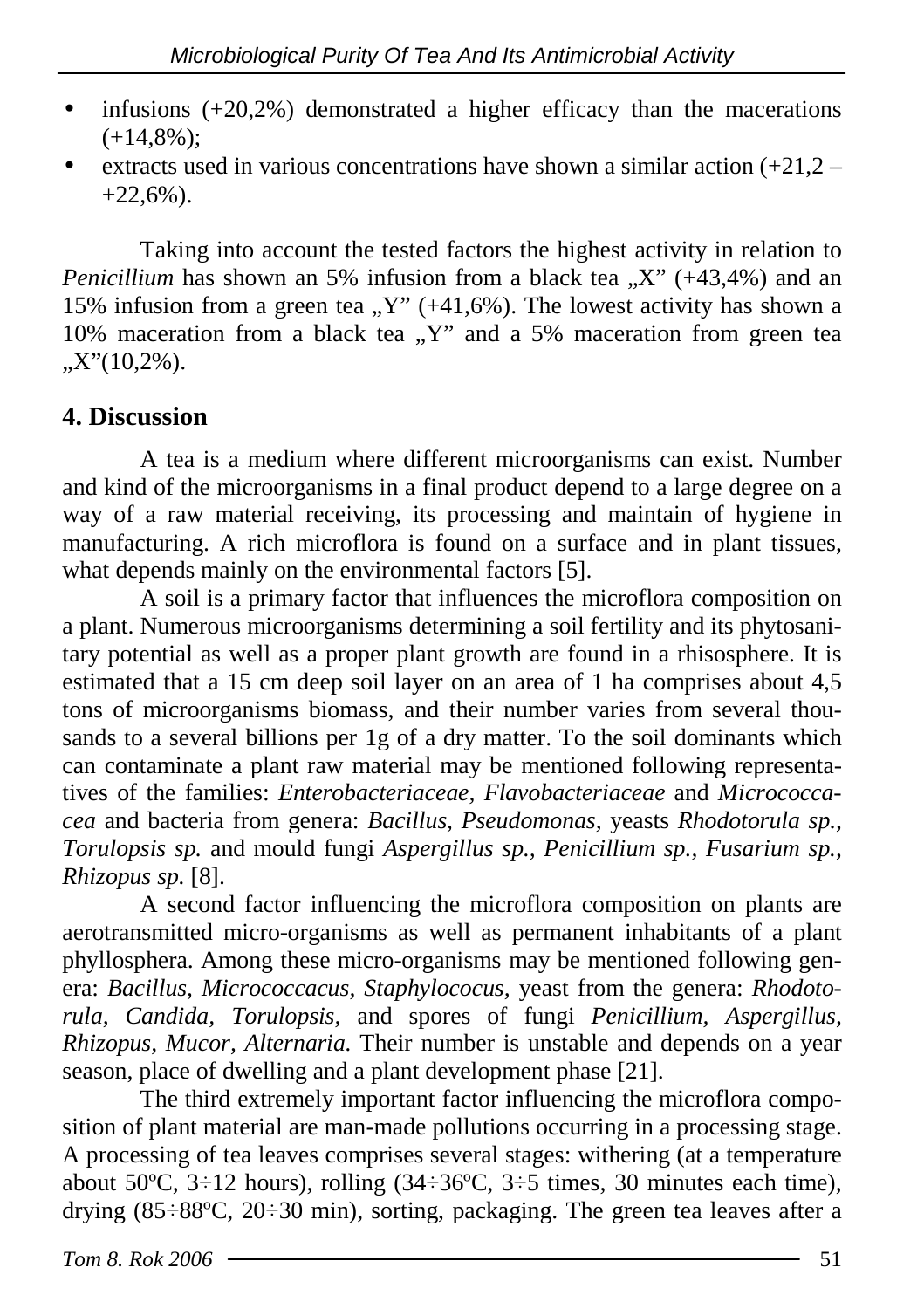withering stage are roasted in high temperature and only then they are rolled. The black tea leaves are after withering stage subjected to a process of fermentation at a temperature about 100ºC during 4 hours [16]. The number of contaminating microflora on a tea should be due to this processing reduced. The only danger may be resulted from bacteria spores. No observing of a production hygiene in particular processing stages is a most often reason of a secondary product contamination [21].

The contaminating microflora inhabiting the tested dried tea material belong mainly to a mesophilous organisms, which have an optimal temperature range between 25 and 45°C. In a process of drying and fermentation of tea leaves what occur in elevated temperatures, the number of microflora should be reduced. However the identified in the researches bacteria are mostly representatives of an organisms which form endospores (*Bacillus sp.*) and thus sustain many hours of heating [17]. The residues of this microflora in a tested material, can testify to a contamination of the plants already in a stage of harvesting. In the contrary to these organisms, bacteria from a genus *Pantoea ssp.* (syn. *Enterobacter agglomerans*) are rod-bacteria G(-) which do not form an endospores. Their presence in the tested material shows a secondary contamination, what may be occurred in a final stage of production. The contamination of tea with *Rhizopus sp.* can have also a secondary character especially when a storing of tea was not proper.

On the other hand it should be underlined that active substances occurred in tea may reduce growth and development of microorganisms. The researches of other authors have shown that the highest antimicrobial activity reveal catechins of a green tea: EGCG and ECG as well as theaflavin in a black tea [20]. These substances were active in relation to *E. coli, Staphylococcus aureus*, bacteria from genus *Salmonella, Shigella, Clostridium* and *Bordetella*. In the same time it was proved [3, 18] that a higher resistance on polyphenols damaging cell-membranes show bacteria  $G(-)$  than  $G(+)$ .

The conducted own research has shown that the activity of tested tea sorts depended on their kind, mode of extract preparation, its concentration and used species tested. The effect of active substances occurred in dried tea material is revealed only after preparing of extracts. It may be explained with a presence of some antimicrobial organisms in a tea material. The tea contaminating bacteria were probably in significant degree reduced by polyphenols already in a stage of an extract preparation. The changes of their number and especially of *E. coli* may be also resulted from a presence of other competitive microorganisms producing antibiotic substances (*Bacillus* and *Penicillium*). As a consequence of this effect a modification of a microorganisms response on these substance may occur.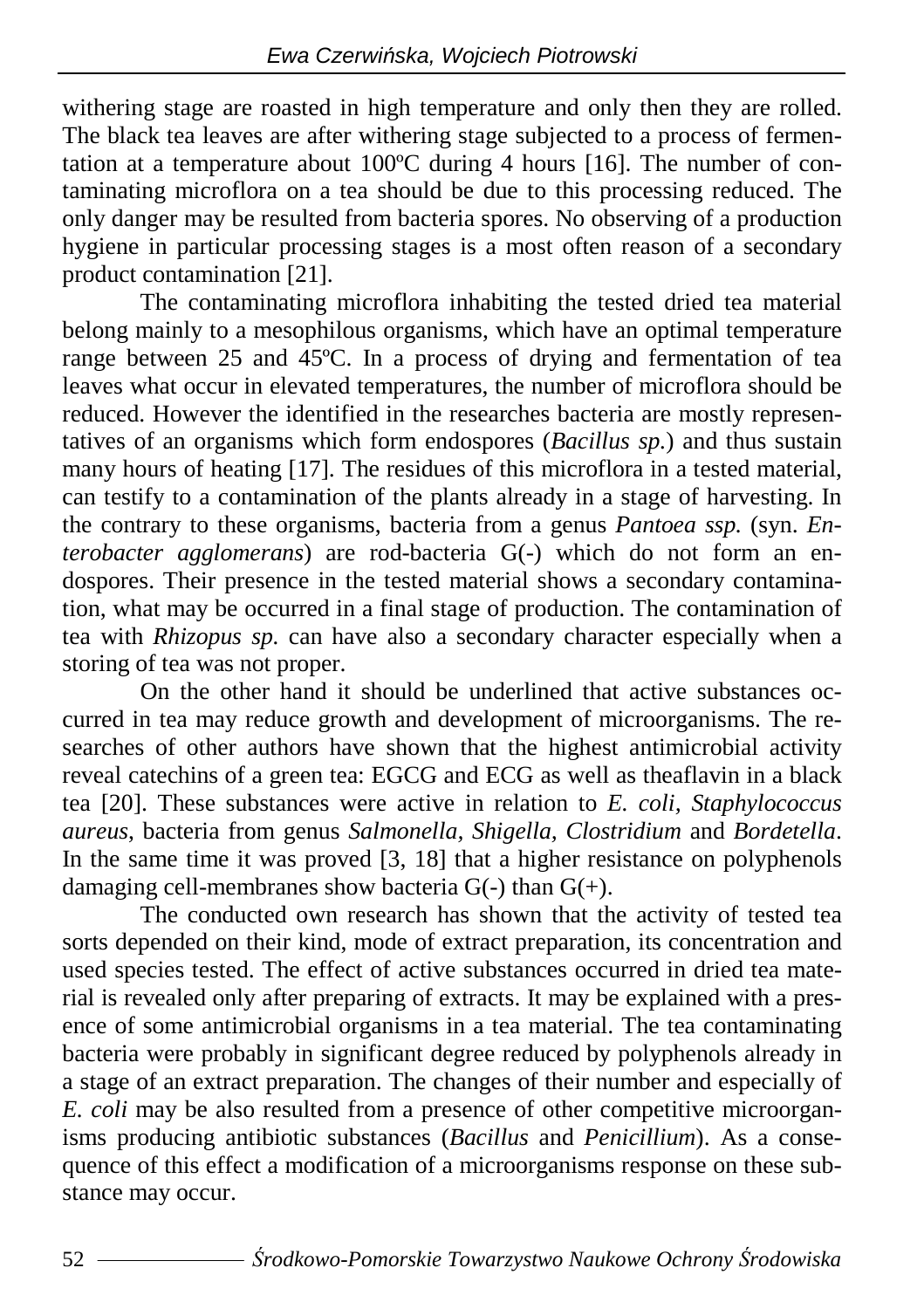The green sorts of tea have shown in the research a higher antimicrobial activity than the black ones. These differences result probably from a different content of active substances in these tea sorts. For example polyphenols contained in green tea make up 15÷35% of a dry matter, while their content is reduced during a process of fermentation in a case of black tea (as result of chemical changes leading to an arise of theaflavin) and amounts 3÷10% [7].

The research also shown that activity of extracts and included substances in relation to microorganisms depends on a mode of its preparation. The infusions were more effective than macerations and this effectiveness increased in general along with a concentration increase. Similarly a prophylactic effect of tea and efficacy of active substances depend on a boiling mode. The recommended methods of a tea preparation mention about a water temperature what varying about 100ºC positively influence the taste and healthy virtues of this beverage [20].

The results of the research point out that some organic compounds (for example catechins) contained in tea could be utilized as an alternative in relation to a chemical preservation of food [6]. The conducted investigations are concentrated on an evaluation of an effect of different plant extracts with antioxidizing properties as additives for meat, potatoes and poultry in order to reduce the negative chemical and biological reaction occurred during a food storing [10]. Of course there are long-term investigations since an utilizing of these substances is connected with an assessment of effective doses and their impact on organoleptic and healthy properties of the preserved food.

### **5. Conclusions**

- The investigated tea sorts were contaminated with vegetative (from  $2 \times 10^2$ ) to 3  $\times$  10<sup>3</sup> per 1 gram) and sporulative forms of bacteria (from 1,0  $\times$  10<sup>2</sup> to  $5.0 \times 10^2$  per 1 gram) *Bacillus subtilis, B. pumilis* and rod-shaped bacteria from genus *Pantoea.* There were identified a presence of the fungus *Rhizopus* as well.
- The activity of tea sorts in relation to microorganisms depended mainly on:
	- a kind of tea and a mode of extract preparation and its concentration. The green sorts of tea were characterized with a higher activity in relation to microorganisms than the black ones; the infusions were more active than macerations and the biological activity increased along with an extract concentration;
	- a microorganism tested tea extracts reduced most strongly growth and development of *Escherichia coli* but their activity on *B. cereus* was most weak.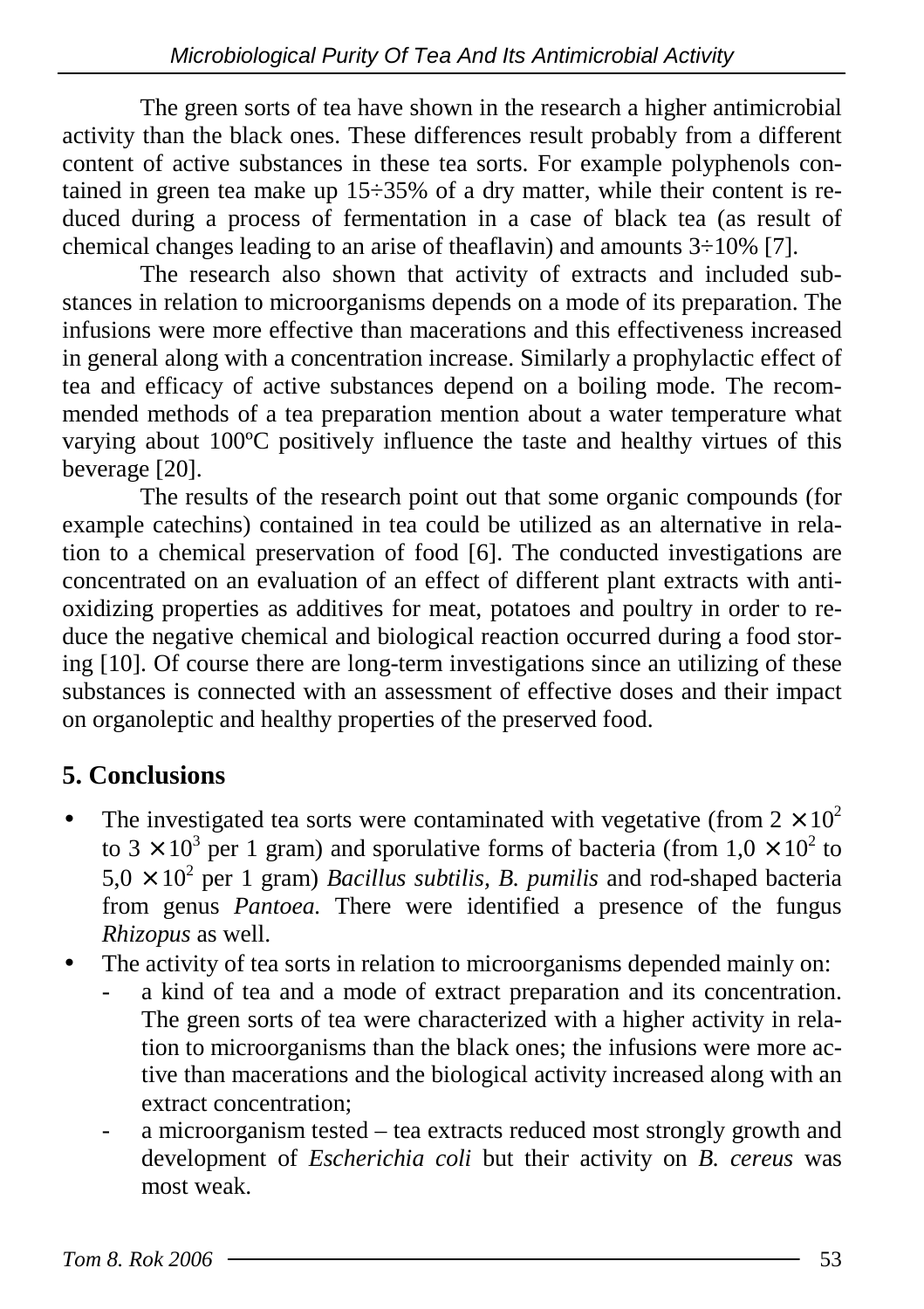#### **References**

- 1. **Clifford M. N., Bruschi L., Copeland E.L.:** *Unexpected hyperchromic interactions during the chromatography of theafulvins and simple flavonoids*. Food Chemistry, Volume: 67, Issue 2, November 1999. 143÷146.
- 2. **Clifford M. N., Copeland E.L., Williams C.M.:** *Preparation of epigallo-catechin gallate from commercial green tea by caffeine precipitation and solvent partition*. Food Chemistry, Volume: 61, Issue 1-2, January1998. 81÷87.
- 3. **Chosa H.:** *Antibacterial and microbicidal activities of tea and catechins against.* J. Jpn. Assoc. Inf. Dis., Volume: 66, 1992. 606÷610.
- 4. **Dreosti I.E.:** *Bioactive ingredients: antioxidants and polyphenols in tea*. Nutrition Rev., Volume 54, November 1996. 51÷58.
- 5. **Gottlieb M.:** *Czynniki determinuj*ą*ce zdolno*ść *bakterii z rodzaju Pseudomonas do kolonizacji systemu korzeniowego ro*ś*lin*. Postępy Mikrobiologii, 41, 3, 2002. 277÷297.
- 6. **Horubała A.:** *Nowoczesne metody utrwalania żywności tendencje rozwojowe.* Materiały Konferencji Naukowej, Warszawa 1997. 7÷11.
- 7. **Keith, Wang, Huafu, Provan, Gordon:** *Tea flavonoids: their functions, utilisation and analysis*. Trends in Food Science and Technology. Volume 11, Issue 4-5, April 5, 2000. 152÷160.
- 8. Kozdrój J.: Różnorodność mikroorganizmów glebowych w świetle badań moleku*larnych*. Postępy Mikrobiologii, 43, 4, 2004. 375÷398.
- 9. **Luci**ń**ska A.:** *Ekstrakt z zielonej herbaty. Lecznicza siła polifenoli.* Wydawnictwo Remedium, Wrocław 2002. 91÷95.
- 10. **Luo M., Kannar K., Wahlqvist M.L., O'Brien R.C.:** *Inhibition of LDL oxida-tion by green tea extract*. The Lancet, Volume 349, Issue 9048, February 1, 1997. 360÷361.
- 11. **Mukamal K. Maclure M., Muller J.E., Sherwood J.B., Mittleman M.A.:** *Caffeinated coffee consumption and mortality after acute myocardial infarction*. ACC Current Journal Reviev, Volume 13, Issue 9, September 2004. 10÷11.
- 12. **Rice-Evans C.A., Catherine A., Miller Nicholas J., Paganga, George:** *Structureantioxidant activity relationships of flavonoids and phenolic acids*. Free Radical Biology and Medicine, Volume 20, Issue 7, 1996. 933÷956.
- 13. **Ró**Ŝ**a**ń**ski H.S.:** *Witaminy i prowitaminy.* Ośrodek Badawczo-Rozwojowy LNB Polska, Poznań – Kiszkowo, http://www.luskiewnik.gower.pl/cit (dostęp 31.03.2005).
- 14. **Ostrowska J., Stankiewicz A., Skrzydlewska E.:** *Antyoksydacyjne wła*ś*ciwo*ś*ci zielonej herbaty.* Brom. Chem. Toksykol., 34, 2, 2001, 131÷140.
- 15. **Stanisławska J., Interewicz B., Olszewski W.L.:** *Odpowied*ź *leukocytów gospodarza na antygeny bakteryjne*, Postępy Mikrobiologii, 42 (3), 2003. 301÷317.
- 16. Świderski F.: *Towaroznawstwo żywności przetworzonej*. SGGW Warszawa 1999.
- 17. **Schlegel H.:** *Mikrobiologia ogólna*. Wyd. Naukowe PWN Warszawa 2000.
- 18. **Xu, Yong, Chen, Cao, Jin:** *Chemopreventive Effects of Green and Black Tea on Pulmonary and Hepatic Carcinogenesis*. Fundamental and Applied Toxicology, Volume 29, Issue 2, February 1996. 244÷250.
- 19. **Wu C., Christine D., Wei, Guo-Xian:** *Tea as a functional food for oral health*. Nutrition, Volume 18, Issue 5, May 2002. 443÷444.

54 Ś*rodkowo-Pomorskie Towarzystwo Naukowe Ochrony* Ś*rodowiska*